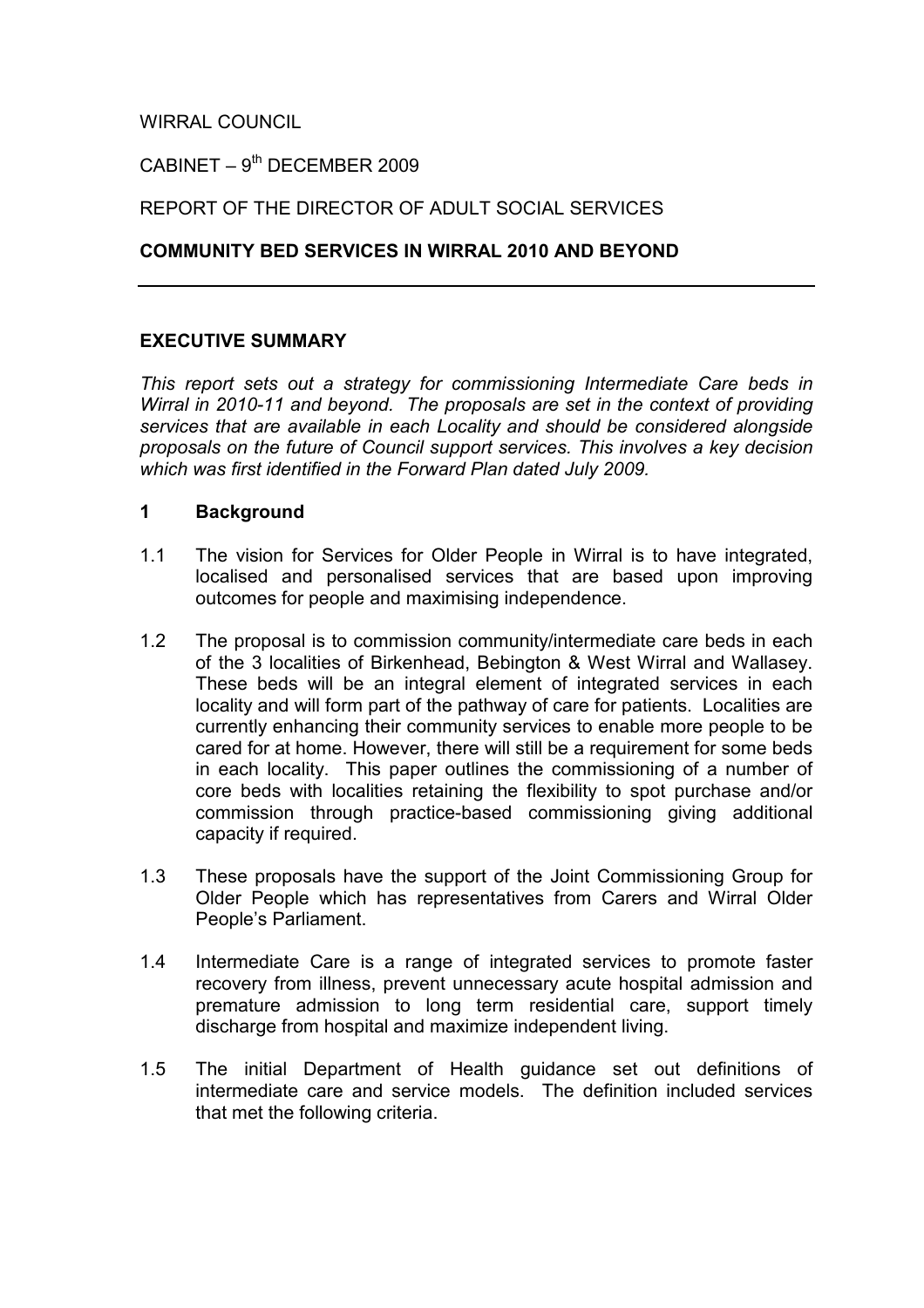- They are targeted at people who would otherwise face unnecessarily prolonged hospital stays or inappropriate admission to acute inpatient care, long term residential care or continuing NHS in-patient care.
- They are provided on the basis of a comprehensive assessment, resulting in a structured individual care plan that involves active therapy, treatment or opportunity for recovery.
- They have a planned outcome of maximizing independence and typically enabling patients and service users to resume living at home.
- They are time limited, normally no longer than six weeks and frequently as little as one to two weeks or less.
- They involve cross professional working, with a single assessment framework, single professional records and shared protocols.
- 1.6 The concept of Intermediate Care was introduced with the National Service Framework (NSF) for Older People (Department of Health 2001) and services have been developed in Wirral using the definitions laid down within that document. The services developed have provided valuable support to the discharge process and contributed to the significant reduction achieved in delayed discharges from the local acute hospital (Wirral University Hospital Foundation Trust).
- 1.7 More recently a review of admissions to the acute trust identified that 52% of admissions into acute services were avoidable. A number of initiatives have been developed to offer alternatives to admission into the acute trust. These include the development of:
	- Primary Care Assessment Unit which enables Gp's to refer patients for assessment and treatment who do not require admission into hospital.
	- Integrated working across health and social care at locality level which includes the development of more intensive support to enable people to be cared for at home, including integrated care at home.
	- This is a locality based community service to provide services over and above those normally provided in the community. This will provide a rapid response element to service provision and will support the patient by providing integrated 24 hour care at home to prevent an admission to hospital. The development of this service will have a significant impact on any intermediate care bed facilities.
	- Accelerated discharge teams to support the early discharge of people into their own homes.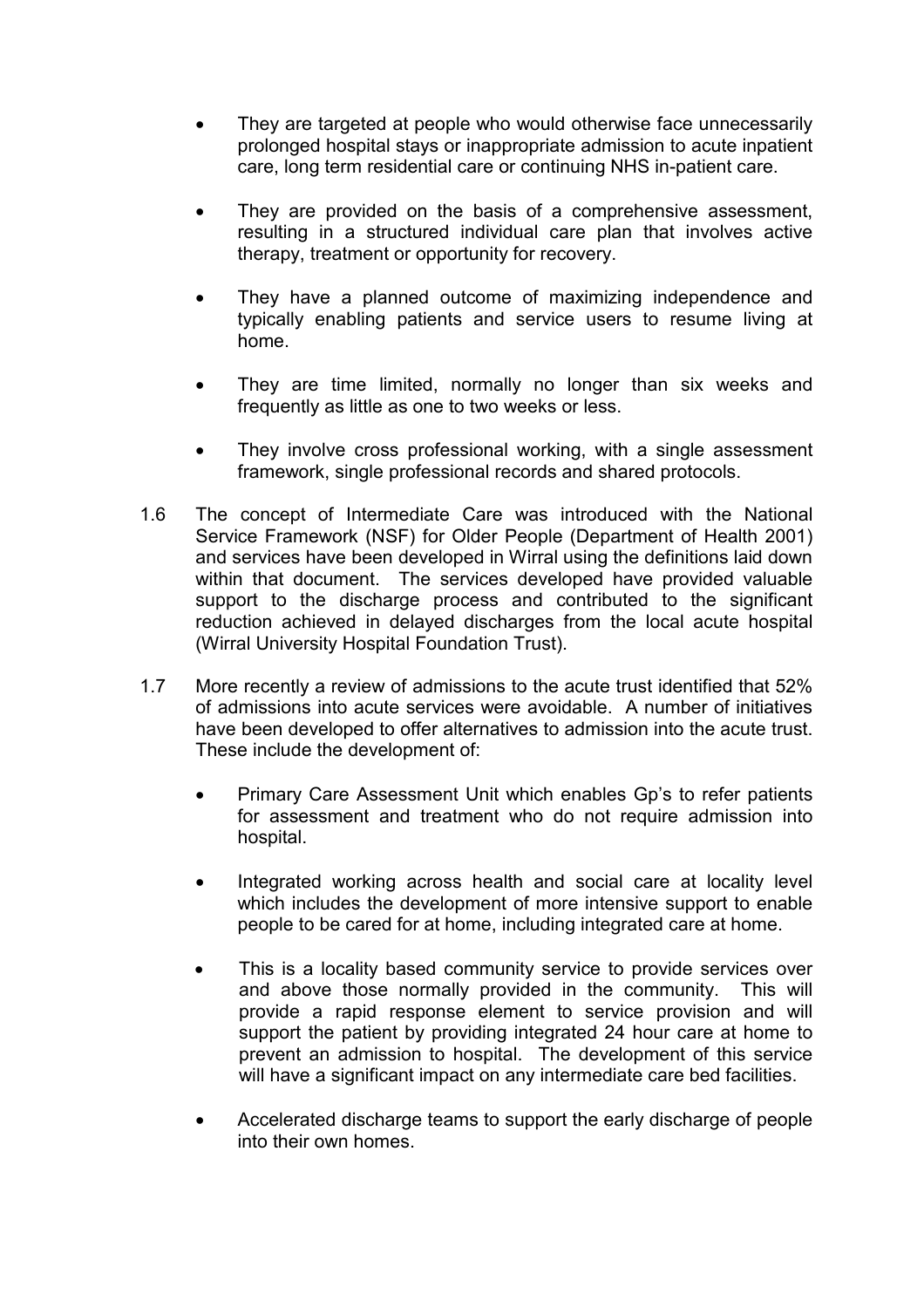- The development of extra care housing schemes is continuing across Wirral. There are already 89 units available with a further 120 units currently being developed. Evidence indicates that this further reduces reliance on bed based services.
- The Wirral Wide Home Assessment and Reablement Team (HART) was developed from in- house social care services in August 2007. The team takes people who are ready for discharge from acute services and supports them at home enabling them to recover more quickly and promote independence. People, who would have traditionally been discharged to intermediate care beds with rehabilitation needs, following hip and knee or similar surgery, are now often able to go straight home instead of spending a period of time in a 24 hour facility. The knock on effect of this is that the The knock on effect of this is that the people now accessing intermediate bed provision are of a higher dependency level and therefore require a higher level of care.
- The Falls Prevention Team, implemented in October 2008, supports people at home who have fallen but do not require hospital care. A number of care pathways have been developed across and between existing Health and Wellbeing services to provide an integrated community approach for this group of people.
- The Assistive Technology service is now well developed and receives over one hundred referrals per month from a wide range of health and social care staff and plays a significant part in not only maintaining independence but improving the quality of life across a full range of services. The plan is to further extend this service over the next year and it will be the subject of an invest to save bid across Health and Social care.

As all these services mature the demand for bed–based services will reduce and intermediate care should be an integral part of mainstream service provision in the future, and not be considered an isolated stand alone service.

### 2 Current Service

#### Intermediate Care Beds

- 2.1 There are currently 53 beds available in the following places:
	- 16 Nursing beds at Grove House (Birkenhead) commissioned from Four Seasons Healthcare an independent sector provider
	- 12 residential beds at Pensall
	- 25 residential beds at Poulton House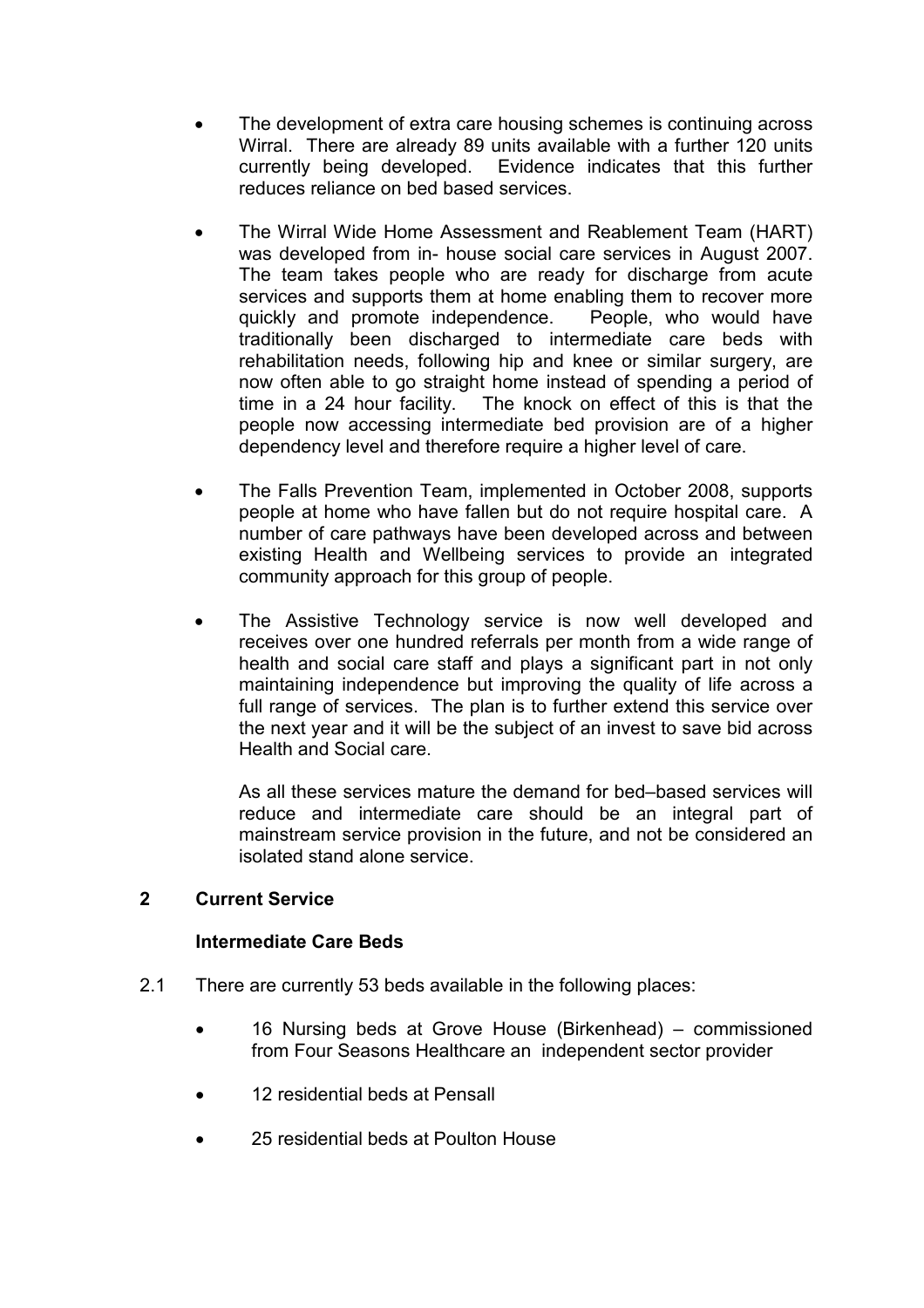2.2 Each of the above services is supported by intermediate care Occupational Therapists and Physiotherapists provided by the PCT therapist's provider arm with social worker and enablement input as required.

### 2.3 Future Service Demand

### Demographic Data

Using demographic data contained in the draft Joint Strategic Needs Assessment (JSNA) the table below outlines the over 65 Wirral population estimates by locality based on the Office of National Statistics (ONS) projections through to 2031 (the 2007 figures are actual). The 2031 figure indicates that the number of over 65s will equate to more than 25% of the total population of Wirral.

This data will need to be taken into account when determining the distribution of beds by locality.

|                    | 2007   | 2010   | 2016   | 2021   | 2026   | 2031   |
|--------------------|--------|--------|--------|--------|--------|--------|
| <b>BWW:</b>        |        |        |        |        |        |        |
| 65-74              | 11,803 | 12,253 | 14,209 | 14,532 | 14,326 | 15,341 |
| $75+$              | 12,406 | 12,680 | 13,787 | 15,325 | 17,894 | 19,355 |
| <b>Birkenhead:</b> |        |        |        |        |        |        |
| 65-74              | 12,620 | 13,107 | 15,208 | 15,545 | 15,316 | 16,394 |
| $75+$              | 12,223 | 12,483 | 13,553 | 15,048 | 17,557 | 18,996 |
| <b>Wallasey:</b>   |        |        |        |        |        |        |
| 65-74              | 5,884  | 6,112  | 7,092  | 7,248  | 7,141  | 7,642  |
| $75+$              | 5,990  | 6,120  | 6,649  | 7,387  | 8,623  | 9,328  |
| <b>Total</b>       | 60,926 | 62,755 | 70,498 | 75,085 | 80,857 | 87,011 |

### Population Projections

Source PHIT2007

### Housing Data

- 2.4 The Wirral Housing Need and Marketing Assessment 2006-07 Household Survey Data tells us that just over a quarter of all households in Wirral accommodate only older people. The data suggests that households in Heswall are most likely to be older person only households, whilst households in Seacombe are the least likely.
- 2.5 This data is reflected in the current usage of intermediate care beds in that 54% of the admissions in 2007-8 were from the Bebington and West Wirral locality.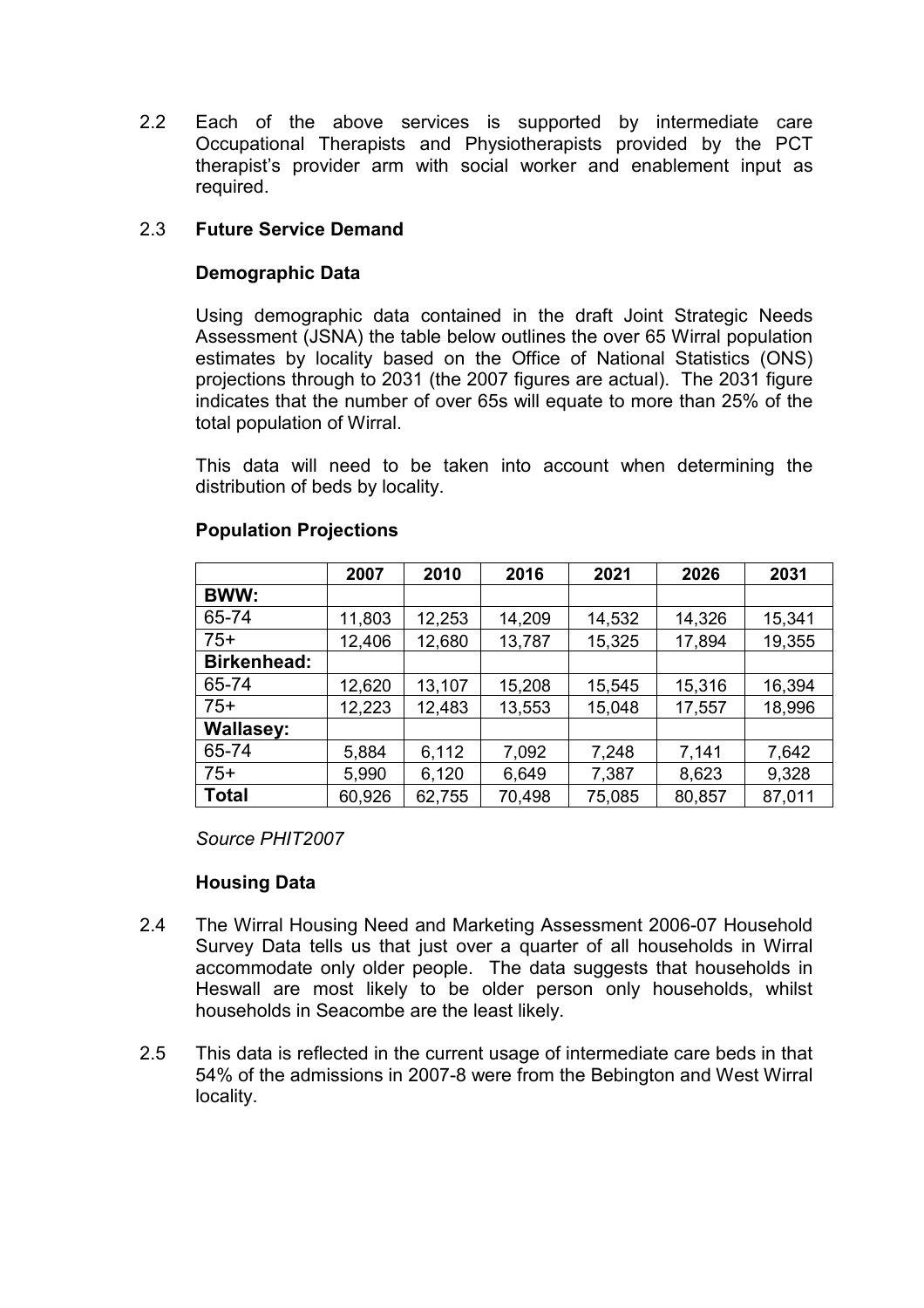### Independent Sector Capacity

- 2.6 The total independent sector bed provision is currently 3,568 beds with 411 vacancies (12%).
- 2.7 The current average length of stay in intermediate care beds is 28 days. This is consistent with the current national average. However this is expected to reduce to between 7 to 14 days as the community developments mature over the next 12 months.
- 2.8 Given the range of impacting factors it is difficult to establish at the present time the actual number of intermediate care beds required. Assuming that systems are transformed to ensure optimum use of facilities and that progress is made towards an average length of stay of 7-14 days then a medium term health and social care economy wide requirement of 32 beds should be planned for. The projection of 32 beds is based on modelling work which has been undertaken. This has taken account of the reduced length of stay and the impact of other community developments.
- 2.9 However the need for flexibility around this number and the need to take account of locality specific needs is recognised along with the potential impact of community service development.
- 2.10 Therefore, assuming a start point of the current 53 beds a joint NHS Wirral /DASS service transformation plan needs to be developed to commission 32 beds over a time scale to be agreed. As part of this transformation programme the long term use and function of Local Authority facilities is being reviewed as part of the work on the future of care services, further reports regarding this will be presented to a future cabinet.
- 2.11 Future bed requirements will be ultimately determined at locality level. Implementation will therefore need to proceed with maximum flexibility to allow local commissioners the ability to either increase or reduce the bed numbers in a responsive and timely way to provide effective services 'closer to home'.
- 2.12 It is therefore proposed that a phased approach be taken to implement the proposed change.
- 2.13 2010 2011
	- Commission 8 dual registered beds within Wallasey locality
	- Commission 12 dual registered beds in Birkenhead locality
	- Commission 12 dual registered beds in West Wirral locality
- 2.14 The impact of these developments will be subject to progressive review, which will enable the optimum number of beds to be fully commissioned by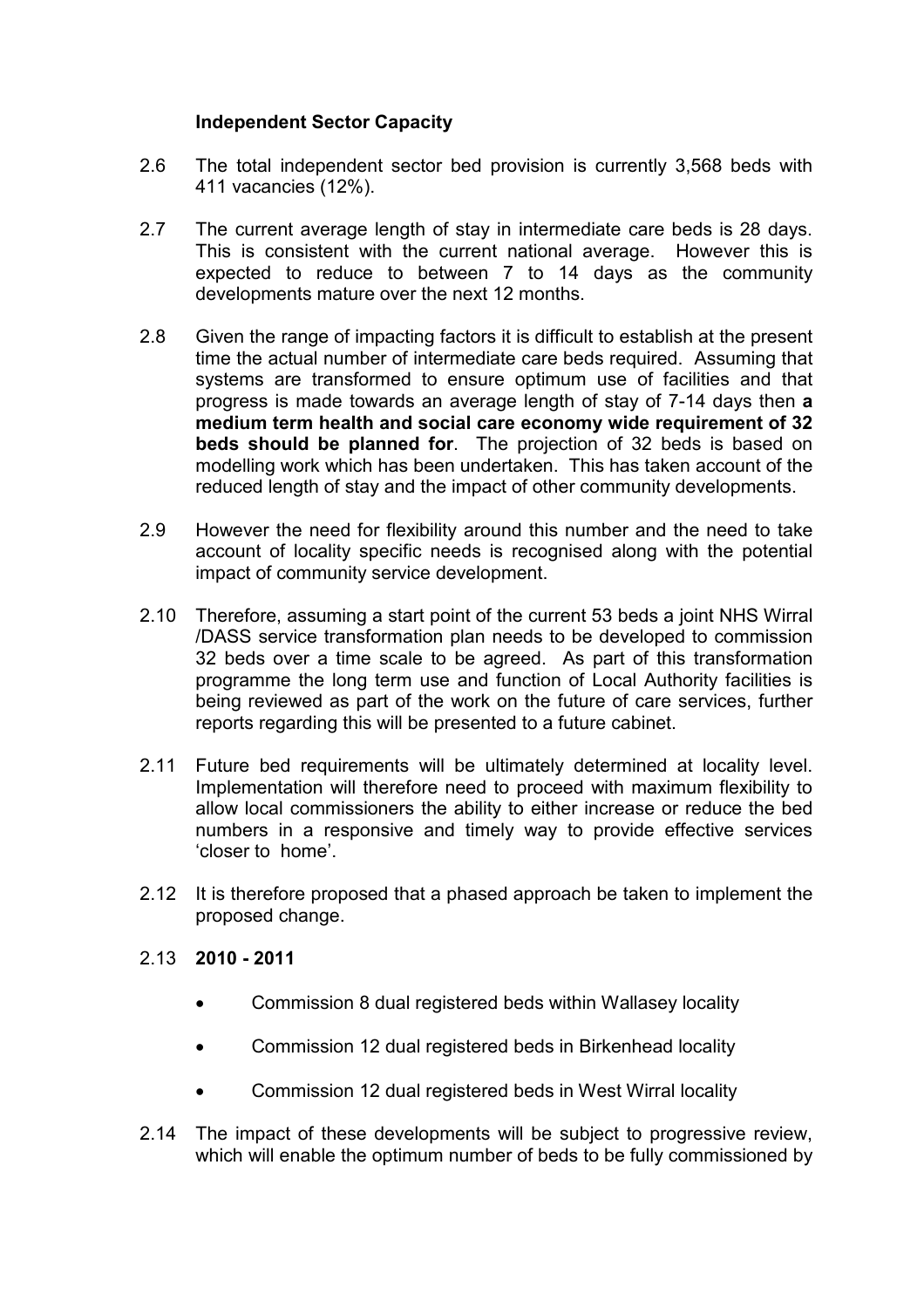2011. During this period the Local Authority will be able to specifically review its commissioning arrangements for residential facilities.

2.15 The sequence of any agreed changes will need detailed discussion and consultation. Implementation will be on the basis that newly commissioned developments will be in place before any de – commissioning (if necessary) takes place.

2011-12

• Review and evaluate impact of bed reconfiguration

### 3 Plan

- 3.1 It is proposed that:
	- Existing service provision is extended including that provided by the independent sector to September 2010.
	- That the new service be commissioned from October 2010.
	- That detailed medium term (3 years) locality plans be developed, where these are not already in place by January 2010.
	- That a review of the HART service be commissioned to establish the impact of the continuing development of this service on current plans for community care beds.

### 3.2 Project Principles

In developing proposals localities will need to recognise the commissioning of locality beds will give rise to a significant reconfiguration of existing services including a reduction of current contracted beds and a re-specification on the use of "new" or retained beds.

- 3.3 In progressing this project the following key principles will be need to be observed by localities:
	- The timetable for progressing towards the locality bed complement will need to be flexible to ensure all associated developments are commissioned in parallel to support continuity of service.
	- Patient/people /carer representative groups will need to be fully engaged in developing this initiative with an underlying commitment to have the optimum number of beds fully commissioned for the 2011-12 financial year.
- 3.4 This is potentially a complex service re-provision and will require senior clinical and managerial input to steer some sensitive service changes. Localities will need to agree how to take this forward on a collective basis.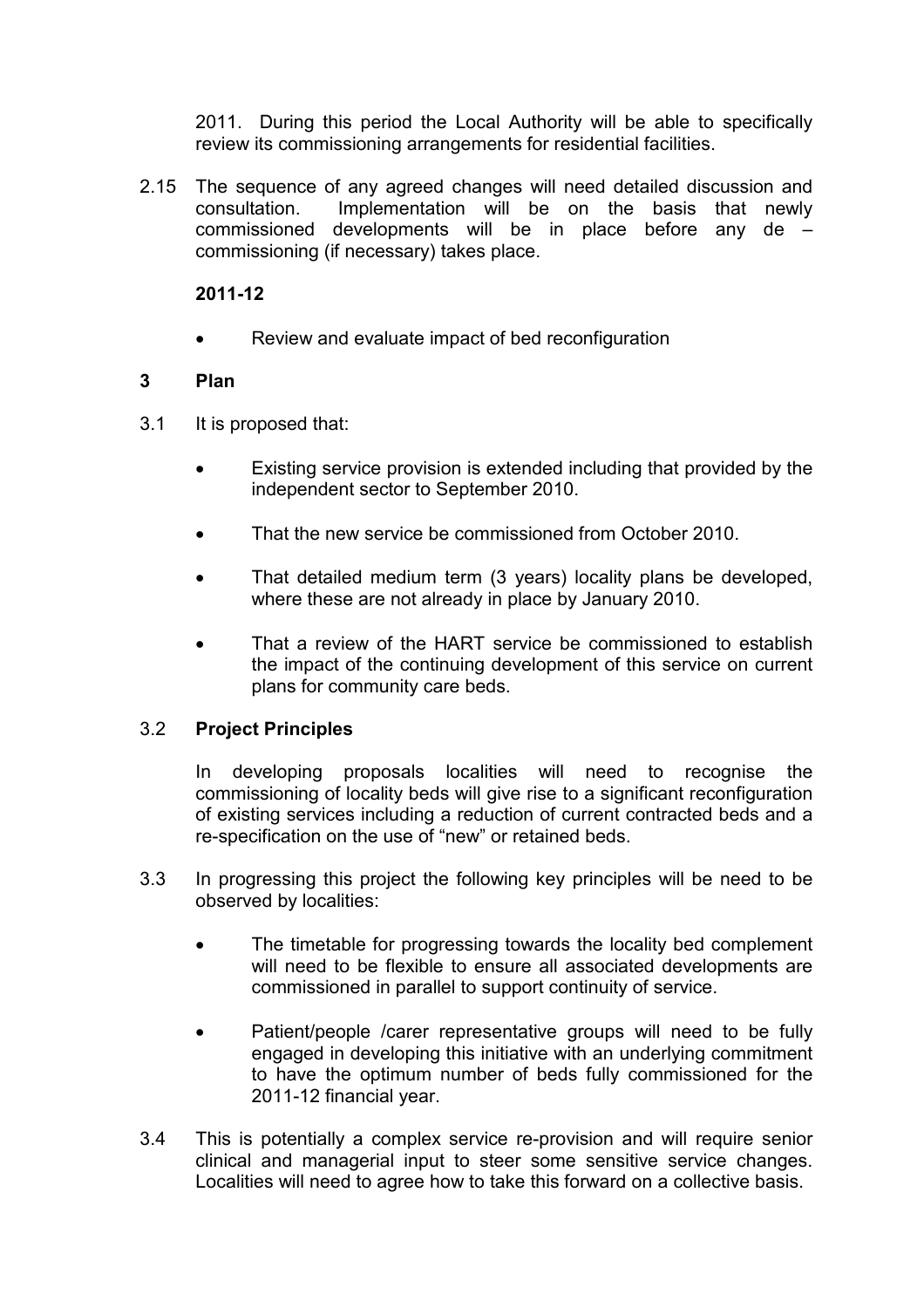3.5 The aim will be to have an agreed, cross Wirral, vision of community bed provision by April 2010 to be commissioned thereafter with a view to having all new services in place by October 2010.

### 4 Funding

- 4.1 The current service provision is primarily funded by the DASS. NHS Wirral contributions cover the top up required for nursing care and the funding of therapy and medical services, including medicines costs.
- 4.2 The ultimate intention will be that these community beds will be funded on 50:50 split between the Local Authority DASS and NHS Wirral. These beds will be jointly commissioned by the Health & Social Care economy through a tendering process. Costs will be shared on a 50:50 basis from October 2010.
- 4.3 An initial assessment of the total costs of 32 community/intermediate care beds (based on a 3 star nursing bed) is circa £953,000.

| <b>Proposed</b><br><b>Provision</b> | <b>Number</b> | £ per bed/<br>week | <b>Total per</b><br><b>Allocated</b><br><b>Beds</b> | <b>Proposed</b><br>£ DASS | <b>Proposed</b><br>£ PCT |
|-------------------------------------|---------------|--------------------|-----------------------------------------------------|---------------------------|--------------------------|
| Bebington &<br><b>West Wirral</b>   | 8             | 571,08             | 238,209                                             | 119,105                   | 119,105                  |
| Wallasey                            | 12            | 571,08             | 357,313                                             | 178,657                   | 178,657                  |
| <b>Birkenhead</b>                   | 12            | 571,08             | 357,313                                             | 178,657                   | 178,657                  |
| <b>TOTAL</b>                        | 32            |                    | 952,835                                             | 476,419                   | 476,419                  |

### Locality Split

- 4.4 This paper sets out the strategic direction and underpinning philosophy for future intermediate care provision.
- 4.5 Cabinet is asked to approve the strategic direction for intermediate care beds and the extension of the existing contract for Grove House.

### 5 Financial Implications

5.1 Set out in paragraph 4.

### 6 Staffing Implications

- 6.1 None directly
- 7 Equal Opportunities Implications
- 7.1 None directly